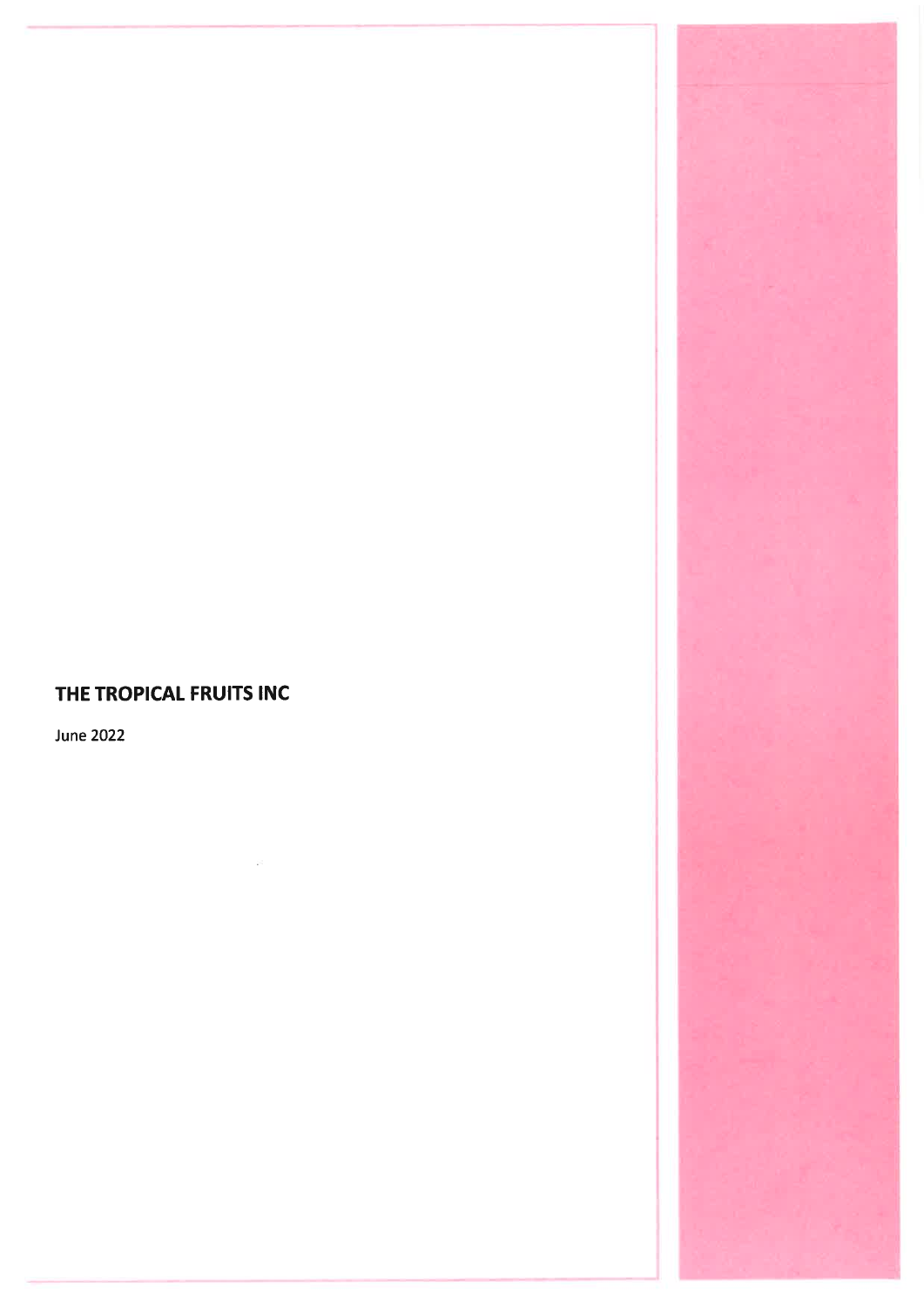## DOCUMENT VERSION CONTROL

#### DETAILS OF REVISIONS

| LEVEL | DETAILS                                               | DATE       | INITIAL             |
|-------|-------------------------------------------------------|------------|---------------------|
| 01    | <b>Draft - TEMPLATE ONLY</b>                          | 21/5/2014  | MV                  |
| 02    | Draft - for Recruitment Panel Review                  | 29/5/14    | <b>MV</b>           |
| 03    | Draft - track change comments for review by Committee | 4/6/14     | MR                  |
| 04    | Draft-track change comments for committee review      | 11/6/14    | <b>HRH</b>          |
| 05    | Draft - track change comments for Committee review    | 17/6/14    | KB                  |
| 06    | Final Draft                                           | 15/03/2015 | KB/WC/MR            |
| 07    | <b>Review for Recruitment</b>                         | 05/07/2017 | MR/NH/KB            |
| 08    | Review for Recruitment                                | 15/12/21   | MR/YD/Commi<br>ttee |
| 09    | Review for Recruitment                                | 01/06/2022 | MR/NH               |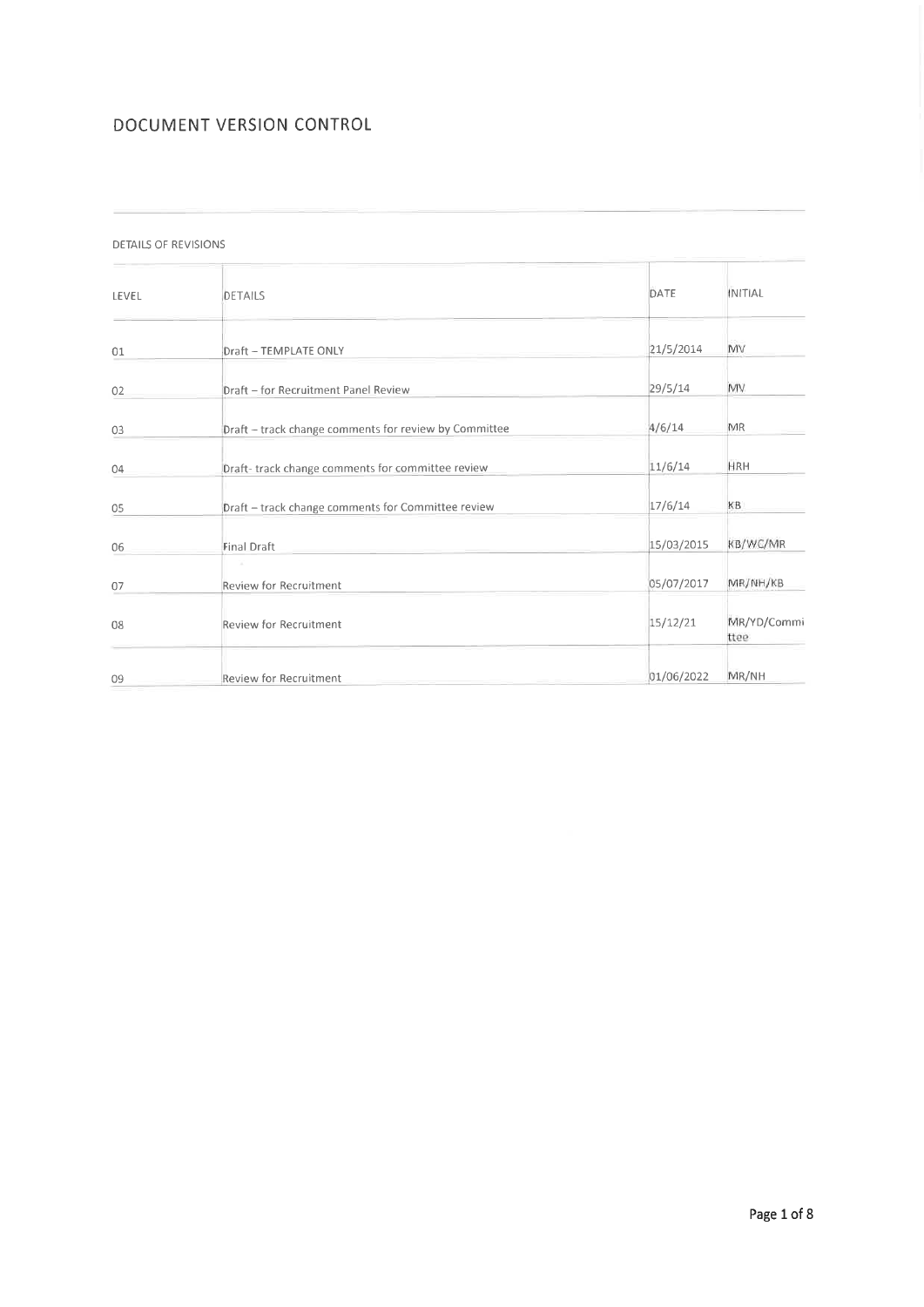## **CONTENTS**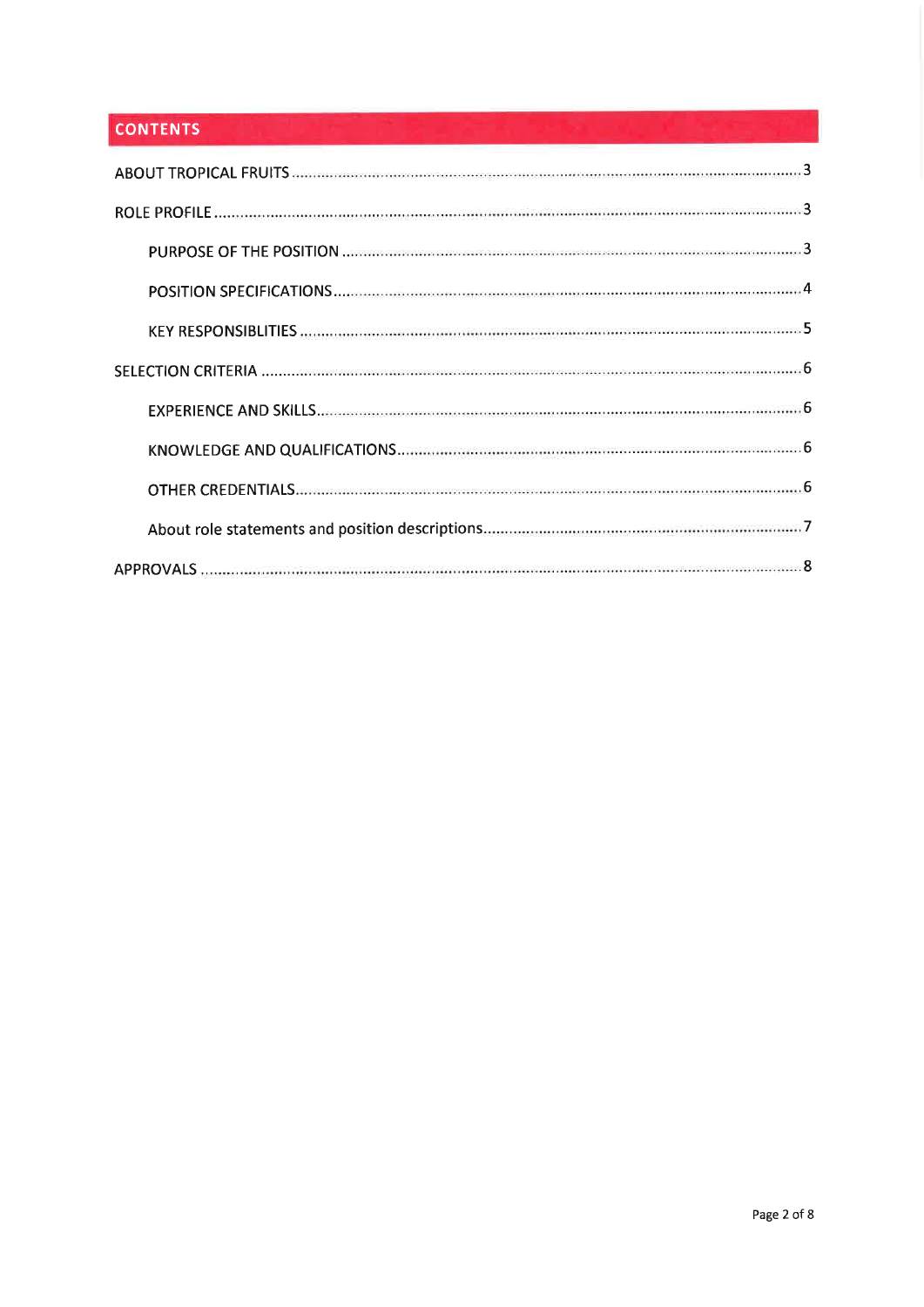### **ABOUT TROPICAL FRUITS**

The Tropical Fruits lnc, established in 1988, is the premier lesbian, gay, bisexual, transgender, intersex, and queer (LGBTIQ+) community group in the Northern Rivers in New South Wales. We are a not-forprofit, incorporated association that holds regular events for our diverse members and guests. We are a largely self-funded, independent, and volunteer run organisation.

Our mission is to

- o To provide an atmosphere of self-respect, acceptance, and friendship, in which members can enjoy fellowship and all the benefits of a social club without any political affiliation.
- o To be a not-for profit, charitable organisation.
- o To support any like association or charity.
- e To assist in overcoming the isolation of lesbian, gay, bisexual, transgender, intersex and queer (LGBTIQ) members.
- To relay appropriate information through a regular newsletter.
- To hold regular social events.
- e To promote the social development of the LGBTIQ community in the Northern Rivers Region.
- o To assist members of the Northern Rivers LGBTIQ community through community disbursements.

We hold regular events throughout the year, providing opportunities for our diverse members and guests to get together and celebrate in the beautiful Rainbow Region. We have made a home at our Clubhouse (the Fruitbowl) located in the colourful heart of the Rainbow Region, Lismore. Each year we elect a nine-member Committee of Management (the Committee) that meets regularly throughout the year to manage our Club. Our volunteers work hard year-round in preparing for and running events, making art, running the office, and looking after the Fruitbowl. Since 1988, it is the commitment of many thousands of these dedicated people that has enabled Tropical Fruits to become one of the largest regional LGBTIQ+ organisations in the country.

### **ROLE PROFILE**

#### PURPOSE OF THE POSITION

The position is responsible for the operational management of Tropical Fruits, in accordance with the strategic direction determined by the Committee. This includes managing staff, volunteers, events, safety and risk, communications, community engagement, planning, compliance, all in line with policy and procedures and support ongoing learning and development.

Specifically, the role is charged with:

- 1. Strategic and administrative support to the Committee and operational management of all Tropical Fruits assets, events, and activities.
- 2. Supervising staff and key volunteer roles and ensuring ongoing learning and development.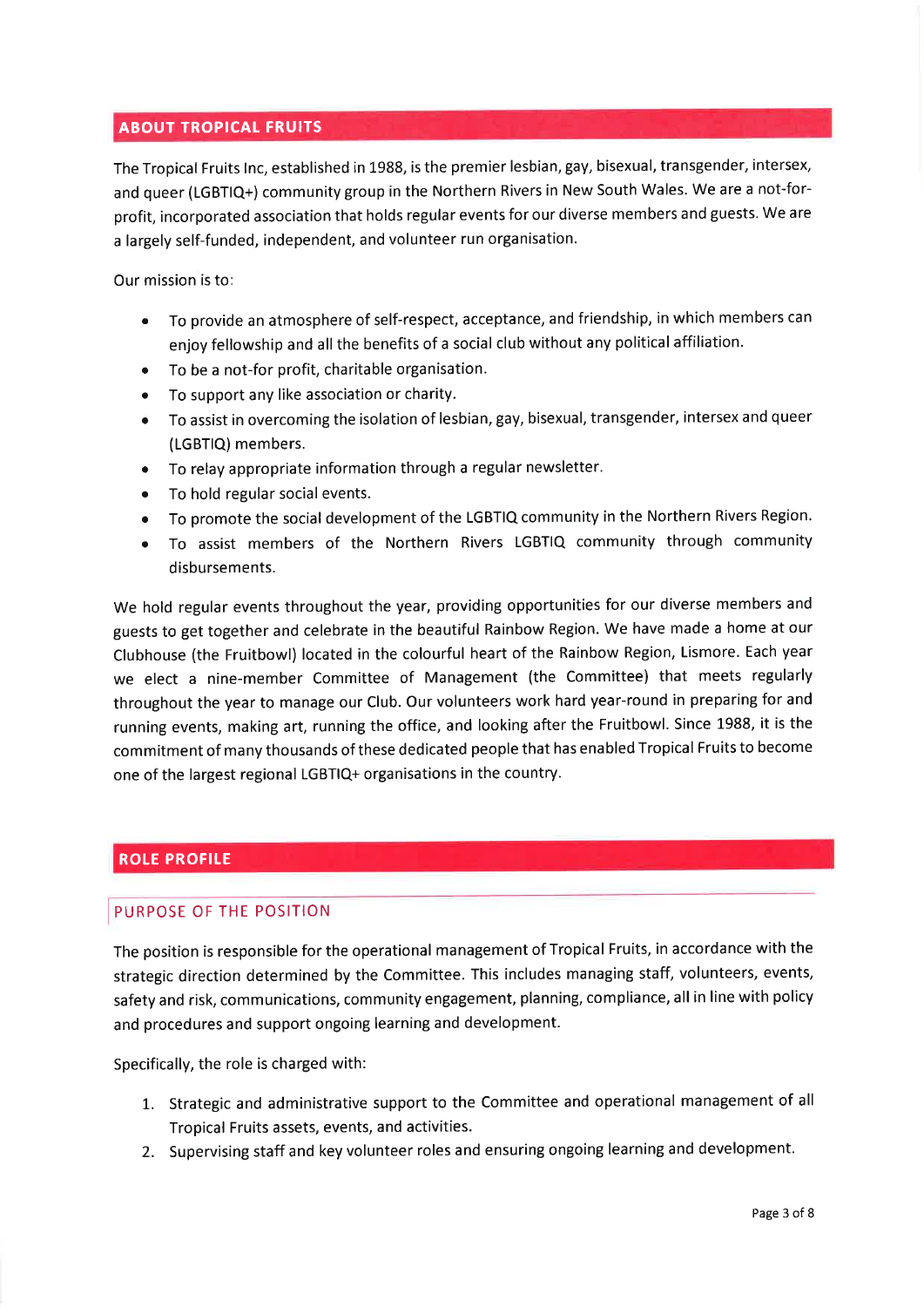- 3. Overseeing community engagement and capacity building activities, including supporting external partnerships.
- 4. Oversee planning, compliance and evaluation activities, and supporting all functions of the Club to be 'Fun, Safe and lnclusive' and conducted in line with the policies and agreed protocols of the organisation
- 5. Support financial sustainability, social enterprise, and financial growth of Tropical Fruits.
- 6. Ensuring the Workplace Health and Safety of all staff and volunteers.

## POSITION SPECIFICATIONS

| <b>Position title</b>             | <b>Club Manager</b>                                                                                                                                                                                                                                                                                                                                                       |  |  |
|-----------------------------------|---------------------------------------------------------------------------------------------------------------------------------------------------------------------------------------------------------------------------------------------------------------------------------------------------------------------------------------------------------------------------|--|--|
| <b>Employment status</b>          | <b>Permanent Part Time</b>                                                                                                                                                                                                                                                                                                                                                |  |  |
| Hours per week                    | Employed for 21-28 hours per week per annum. Some out of hours work<br>and flexibility of scheduling will be required.                                                                                                                                                                                                                                                    |  |  |
| <b>Reports to</b>                 | The Tropical Fruits Committee, or their delegate.                                                                                                                                                                                                                                                                                                                         |  |  |
| <b>Supervision of</b>             | Designated staff and volunteers                                                                                                                                                                                                                                                                                                                                           |  |  |
| <b>Probationary period</b>        | Six (6) months from date of employment                                                                                                                                                                                                                                                                                                                                    |  |  |
| Remuneration                      | \$42.94 - \$46.91 per hour (Social, Community, Home Care and Disability<br>Services Industry Award 2010 [MA000100] Level 5 - Pay Point 1 to<br>Level 6 - Pay Point 1).                                                                                                                                                                                                    |  |  |
|                                   | * Based on skills and experience.                                                                                                                                                                                                                                                                                                                                         |  |  |
| <b>Work Location</b>              | Main work location is at the Tropical Fruits office (the Fruitbowl) located<br>in South Lismore, however there is an expectation that from time-to-<br>time work will be conducted at other local locations (such as the Lismore<br>Showgrounds) or as directed by the Committee.                                                                                         |  |  |
| Key internal relationships        | Committee, Club members, staff, volunteers, and contractors.                                                                                                                                                                                                                                                                                                              |  |  |
| <b>Key external relationships</b> | Event guests, the LGBTIQ+ community and the local Northern<br>$\bullet$<br>Rivers community.<br>Media both local and LGBTIQ+.<br>٠<br>LGBTIQ+ organisations and community groups.<br>$\bullet$<br>Lismore and Northern Rivers businesses, Council, NSW Police, local<br>$\bullet$<br>emergency services, Liquor & Gaming NSW and other key<br>stakeholders and suppliers. |  |  |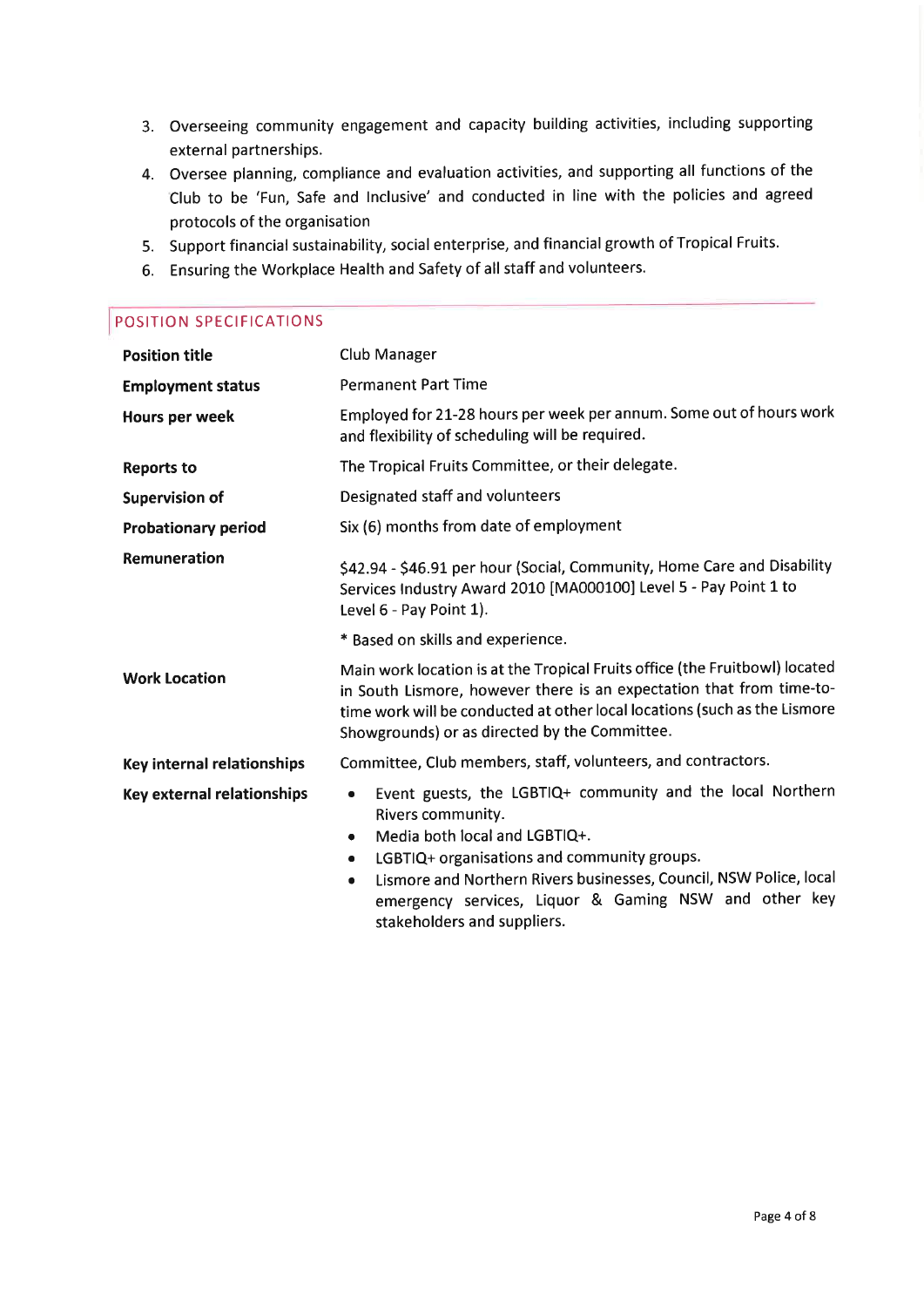## **KEY RESPONSIBLITIES**

Strategic and administrative support to the Committee and operational management of assets, events, and activities

#### Supervision, support, and people management

- a Work collaboratively with, and at the direction of, the Committee or its delegate to ensure the ongoing operational viability and sustainability of the Club.
- a Oversee the delegations of the Secretary, including managing correspondence, membership of the organisation, meeting minutes, and upholding legal requirements of the Club as an incorporated association.
- a Work with and oversee the delegations of the Event Coordinator the management of all event media, licencing, communications and logistics (such as supplier and performer bookings, ordering consumables, managing ticketing, volunteers, scheduling and event plans).
- Support the management of capital and financial resources in line with budget allocation and delegations. a
- Ensure effective and timely identification and management of risk and compliance issues in accordance with organisational policy and Tropical Fruits risk management frameworks. a
- Other reasonable duties as requested by the Committee. a
- Support and ensure the effective management of staff in accordance with organisational policies, procedures, and guidelines. a
- a Support the Committee to recruit members, potential members, and volunteers to ensure the ongoing sustainability of the Club.
- a Engage, support, and supervise volunteers to participate in Club events and activities, building their capacity to ensure ongoing inclusion and collaboration.
- a Ensure the compliance of volunteers and staff with all EEO, WHS, Child Protection, ethical work practices and other legal requirements.
- lmplement efficient monitoring and evaluation frameworks in accordance with organisational policies and procedures. a
- Ensure compliance, safety, risk management and other Club systems are in line with internal policies and procedures and external regulations. a
- a Lead organisational strategic and operational planning processes, including contribution to the development of new policies and procedures and systems relevant to Tropical Fruits.
- a Support the Committee to apply best practice governance and induct new members of the Committee.

#### Ongoing learning and development

Governance, planning, compliance, and evaluation

> a Actively model and support the values of ongoing learning and development, including participating in training and professional development related to the duties of this position and the needs of the Club.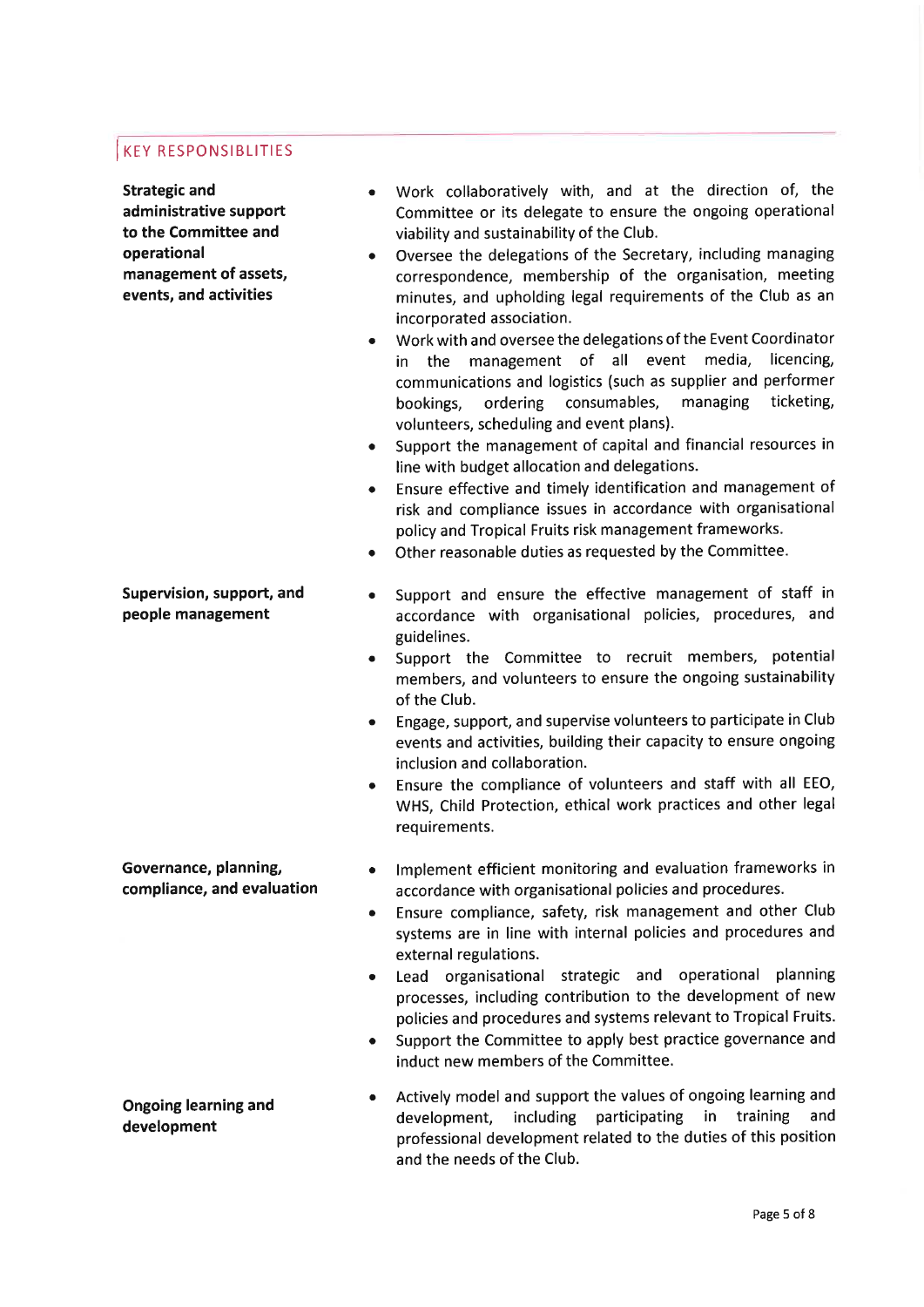Workplace Health and Safety

- Lead compliance with WHS policies and procedures and legislative requirements.
- Promote a culture of safety, collaboration, and teamwork. a
- Oversee WHS representatives and lead (ln Charge) volunteers, particularly regarding workplace hazard mitigation and reporting.
- Lead programs to improve risk management, including health and safety in the workplace. a

#### **SELECTION CRITERIA**

#### EXPERIENCE AND SKILLS

- 1. Demonstrated high level experience in event coordination and/or production management, including management of volunteers, schedules, budgets, safety, managing contractors and suppliers, problem solving and marketing.
- 2. Excellent communication and interpersonal skills, including skills in conflict resolution, media relations, community, and stakeholder engagement.
- 3. Demonstrated ability to lead teams and work autonomously to achieve outstanding performance outcomes against agreed work plans.
- 4. Demonstrated experience in engaging with and reporting effectively to a community-based Committee of Management, including outstanding administration skills.
- 5. Experience in development of policies, procedures, and manuals to document the effective operations of a NFP organisation.
- 6. Demonstrated experience in growing and diversifying not for profit organisational income streams and or direct experience with successful social enterprise.
- 7. lT skills including email, internet, office networks, word processing, spreadsheets, database management, graphic design, and management of social media networks.

#### KNOWLEDGE AND QUALIFICATIONS

- 8. ln depth understanding and sensitivity to the cultural experiences of regional LGBTIQ+ communities and our celebration of culture and community.
- 9. Relevant tertiary qualifications or industry experience in social enterprise, event management, community development or related field.

#### OTHER CREDENTIALS

- 10. Current RSA card (or willingness to obtain).
- 11. Current NSW Drivers Licence.
- 12. Your own car with comprehensive insurance (plus willingness to use it in carrying out the duties of this position).

V.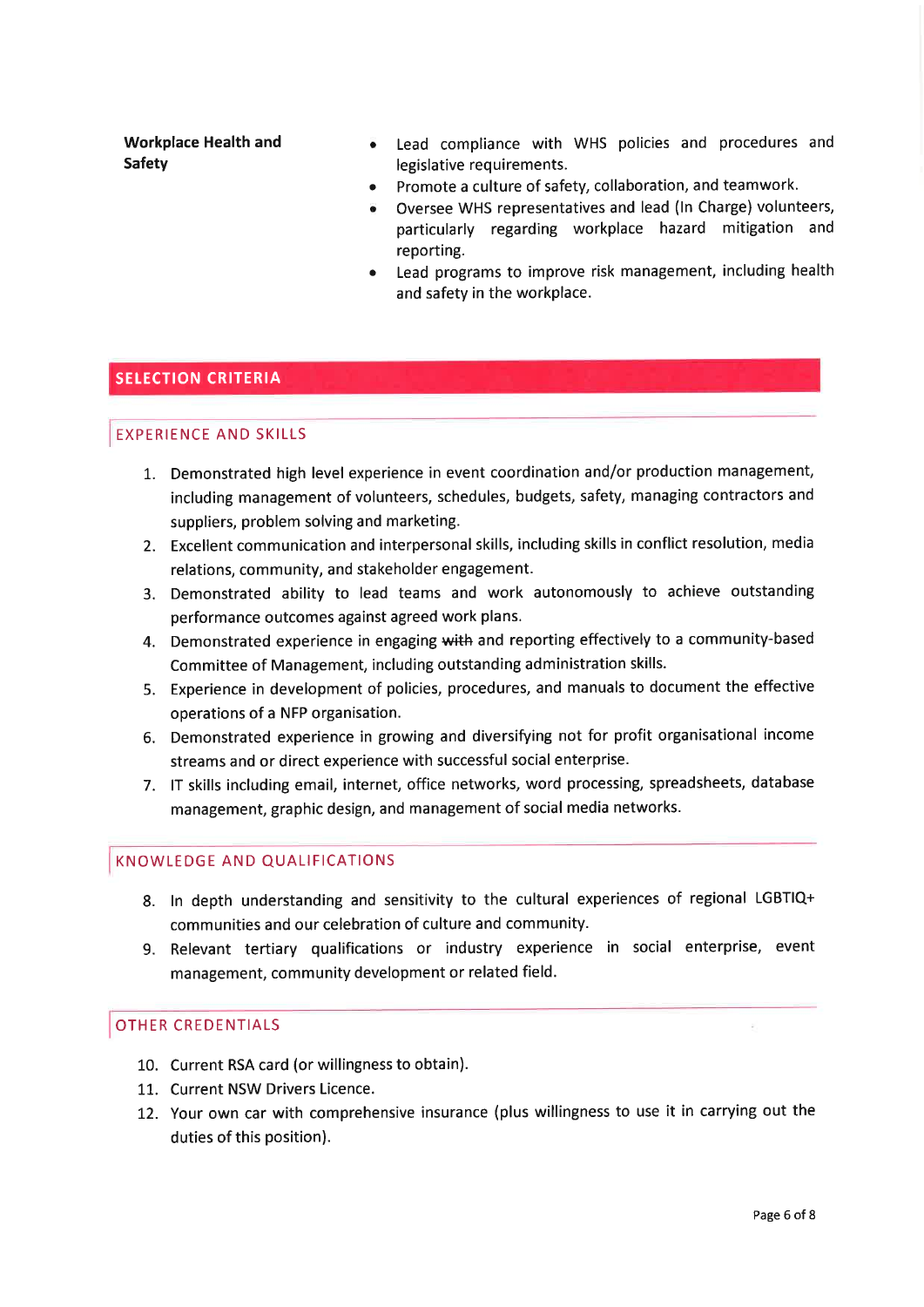The successful applicant will be required to obtain a National Police Certificate and Working with Children Check prior to any offer of employment being made. Results disclosed are not automatic grounds for exclusion and Tropical Fruits reserves the right to discuss any items of concern with the applicant.

### ABOUT ROLE STATEMENTS AND POSITION DESCRIPTIONS

As Tropical Fruits evolves to meet the changing needs of our community and the events environment, so will the duties required of all its staff. As such, staff should be aware that this document is not intended to represent the role that the incumbent will perform in perpetuity. This role statement is intended to provide an overall view of the incumbent's duties as at the date of this statement.